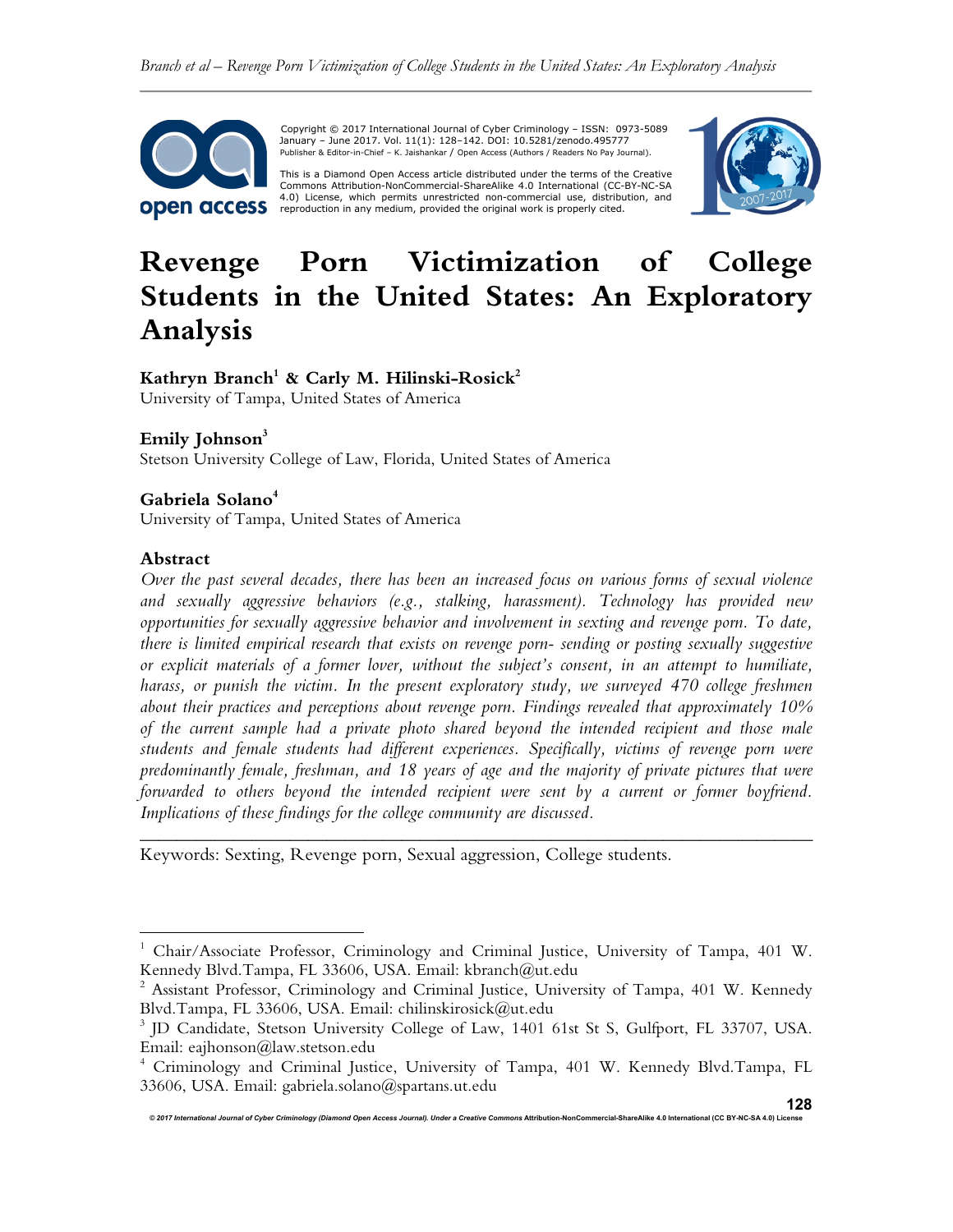

## **Introduction**

Having someone share a sexually suggestive or explicit photo that was intended to be private not only disrupts the life of the victim but can be even worse because the images can be shared and continue to reappear on the internet in multiple places. Many sites now allow a victim to request that the images be taken down, but once the picture has been posted the damage is often done. Anecdotal accounts of victims' experiences suggest that women are more likely to be victims (Halder & Jaishankar, 2013) and that victims experience social and emotional harm similar to experiences of victims of other forms of sexual aggression (e.g., experiencing trust issues, sexual shaming and body shaming, anxiety, humiliation and fear for personal safety) (Bahadur, 2014; Dupont, 2014).

Who posts this information has been getting recent media attention. Specifically, there has been a growing discussion about sharing or posting sexually explicit or sexually suggestive photos of a former lover without their consent in an attempt to humiliate, harass, or punish the victim. This is often referred to as revenge porn (Halder & Jaishankar, 2013). Also, there are specific websites dedicated to posting this type of information. What is not known is the extent to which posting these pictures is actually revenge porn (done by an ex-lover) or whether these pictures are being posted by others as a form of cyber harassment.

Halder and Jaishankar (2013) define Revenge porn as:

an act whereby the perpetrator satisfies his anger and frustration for a broken relationship through publicizing false, sexually provocative portrayal of his / her victim, by misusing the information that he may have known naturally and that he may have stored in his personal computer, or may have been conveyed to his electronic device by the victim herself, or may have been stored in the device with the consent of the victim herself; and which may essentially have been done to publicly defame the victim. (Halder & Jaishankar, 2013, p. 90)

To date, there is limited empirical research on this topic and as a result there is much we do not know. The purpose of the current study is to explore male and female college student experiences with someone sharing or posting a photo that was intended to be private and their perceptions about this behavior in hopes that increased awareness can provide a foundation for research and the development of programs and policies that identify and address victims' specific needs.

# **Review of Literature**

# *a. Sharing Sexually Explicit Photos or "Sexting"*

Today, most individuals have a handheld device that includes a camera and makes it very easy to upload and share digital images. Estimates suggest that over 75% of teens own a cell phone and over 25% own a smartphone, capable of accessing the Internet (Lenhart, 2012). The proliferation of cell phones and smartphones and access to the Internet has contributed to the development of "sexting," which is commonly defined as sending explicit photos, videos, or messages through electronic means, including cell phones, email, or posts on social media sites (e.g., Facebook, SnapChat, Instagram, etc.) (see Halder & Jaishankar, 2014; Hilinski-Rosick & Freiburger, 2012; Jaishankar, 2009;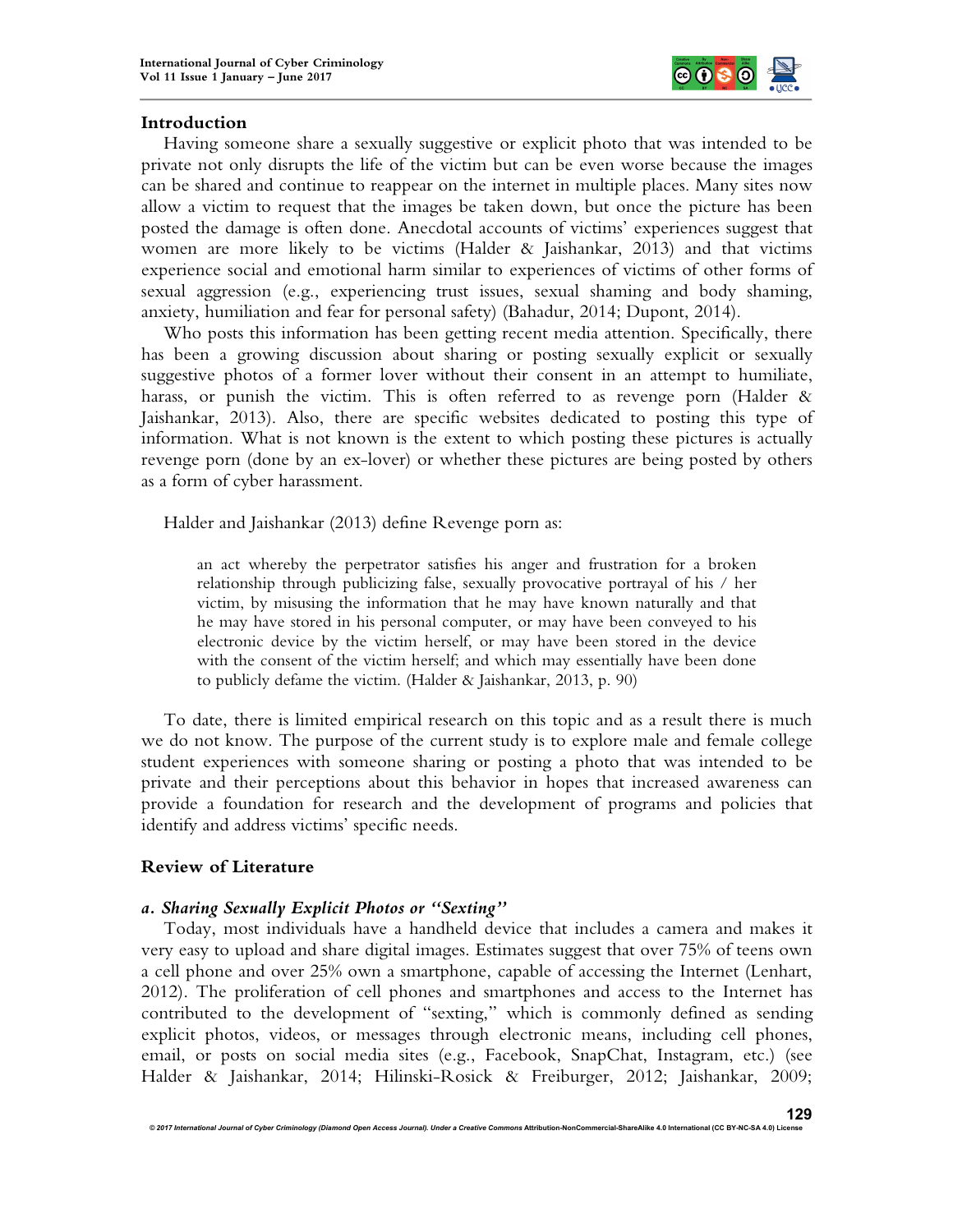Marcum, Higgins, & Ricketts, 2014; Martinez-Prather & Vandiver, 2014; Mitchell, Finkelhor, Jones, & Wolak, 2012; Wolfe, Marcum, Higgins, & Ricketts, 2016). Research suggests that a significant proportion of young adults in the United States share nude or semi-nude pictures of themselves or others. Estimates on the number of teens and young adults engaging in sexting vary, ranging anywhere from a low of 5% (Lenhart, 2012) to a high of 40% (Strassberg, McKinnon, Sustaita, & Rullo, 2013).

Overall, women and girls have been shown to engage in more sexting behaviors than boys and men (Freiburger, Hilinski-Rosick, & Headley, 2012; Hilinski-Rosick & Freiburger, 2012; Martinez-Prather & Vandiver, 2014; Mitchell et al., 2012). These messages are predominantly sent to a romantic partner, suggesting that sexting has become a sort of courtship for many young men and women.

One of the earliest studies of teen sexting, conducted by the National Campaign to Prevent Teen and Unplanned Pregnancy (2008) found that over half of teen girls said that they felt that teens sent sexually suggestive pictures and messages because of pressure from a guy; nearly 18% of the teen boys said they felt pressure from girls to send these types of photos. Ultimately, both teen boys and girls overwhelmingly said that they sent sexually explicit content to be "fun" or "flirtatious." Further, about half of teen girls said that they sent explicit messages as a "sexy present" for their boyfriend, and about 44% of male and female teens sent sexually explicit messages or pictures in response to sexually explicit content that they received.

More recent research by Martinez-Prather and Vandiver (2014) found similar results, with over half of the students in their study reporting that they had sent a sexually explicit picture to be "flirtatious" and 17% reporting that they sent a photo after being pressured by a boyfriend to do so. Given the pressure and motivation to send these messages identified by teens and young adults, sending and receiving explicit images may be a way for men and women to "do gender."

# *b. Doing Gender*

As defined by West and Zimmerman (1987), "doing gender" involves a complex series of socially guided perceptual, interactional, and micropolitical activities that cast particular pursuits as expressions of masculine and feminine 'natures'. More specifically, doing gender refers to the societal creation of differences between girls and boys and women and men that are not natural, essential, or biological. Once these differences have been socially constructed, they are used to reinforce the necessity of gender in society. Through social interaction, people learn to classify various activities and appearances as representations of gender and are socialized to perceive the behavior of others according to these classifications. Essentially, doing gender becomes the stereotypical portrayal of the culturally constructed correlates of sex (West & Zimmerman, 1987). Kleinman (2007) conceptualizes doing gender as an intrinsic performance through which behavior, appearance, and talk serve as indicators of maleness or femaleness. While it is individuals who do gender, the concept is fundamentally interactional and institutional in character, as are its implications (West & Zimmerman, 1987).

In particular, the societal institutionalization of the media has been a driving force in indicating which behavior is classified as appropriate for each gender (see, e.g., King, 2008; Kimmel, 2009; Schrock & Schwalbe, 2009). For example, women in the media "do gender" through sexually suggestive poses in photos and videos (see also Martin & Kazyak,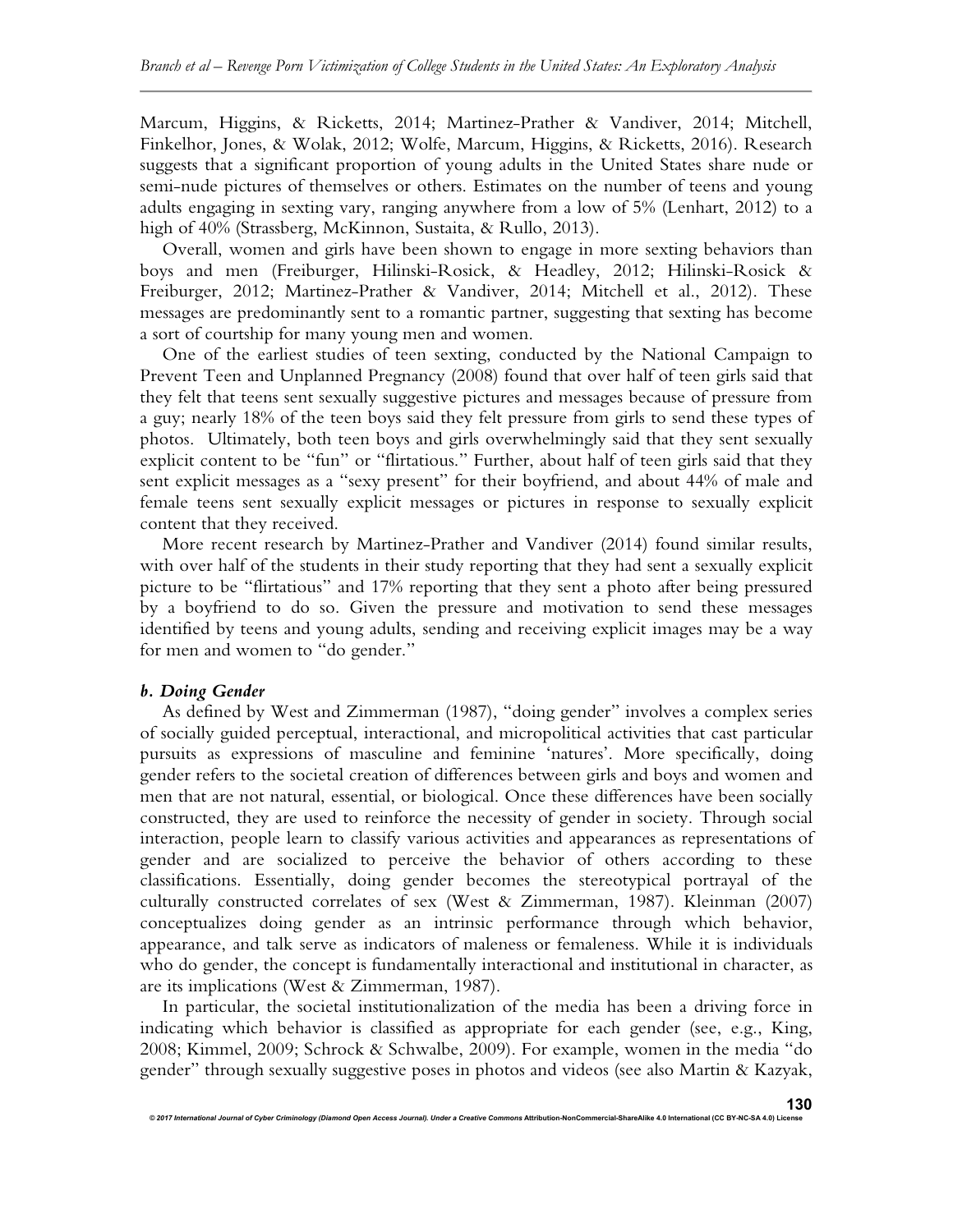

2009). The sexual objectification of women in the media has become a normative conception of femininity, which encourages such behavior among the rest of the female population (Ezzell, 2008). In order to do gender appropriately, or in other words to put on the appropriate performance to prove that one is feminine, nudity in photos has become a socially accepted phenomenon. The portrayal of men in the media, on the other hand, emphasizes sexual aggressiveness (Schrock & Schwalbe, 2009). For example, in television shows, movies, and music videos, women are depicted as sexual objects who can be controlled by a powerful man (see also Ezzell, 2008). Men's exertion of sexual control over sexually suggestive women is a norm that is all too common in today's mainstream media culture (see also Kimmel, 2009).

The practice of sharing sexually explicit photos has also become an aspect of "doing gender". The normalization of nudity in photos of famous female celebrities on magazine covers or Instagram posts reinforces the association between nudity and femininity. Women are being taught to do gender through the practice of publicizing their body in sexually explicit ways, while men are taught to do gender through the consumption of such material. In addition, sharing sexually explicit photos of women may be a way to demonstrate exertion of sexual control and "do gender" for men. Doing gender inevitably facilitates the way in which such practices become embedded into the overall structure of our society.

#### *c. Impact of Sharing Images*

Many that choose to share a sexually explicit photo believe that their information will not be shared with others. However, recent research has found that this may not always be the case. Rice and colleagues (2012) found that 25% of individuals who received a sext message forwarded this material on to someone else. Only 50% of females and 33% of males who participated in the Rice and colleagues (2012) survey believed it was "always wrong" to forward a private sexual image on to someone else.

Primarily, the current research on negative outcomes associated with using some type of digital media and/or electronic device to harass, control, manipulate or habitually disparage an individual has concentrated on cyber bullying and cyber harassment. It is important to note that the these terms are often used interchangeably because of the difficulty in making a clear distinction between what behaviors should be labeled harassment and what behaviors should be labeled stalking/bullying (Sinclair & Frieze, 2000). Research has found that victims of cyber bullying are susceptible to the onset of depression (Gamez-Guadir, Orue, Smith, & Calvete, 2013), substance use problems (Ybarra, Diener-West, & Leaf, 2007), issues involved with their performance in school (Patchin & Hinduja, 2006; Beran & Li, 2005) and suicidality (Hinduja & Patchins, 2010). Sinclair, Bauman, Poteat, Koenig, and Russell (2012) found that student victims of cyber harassment were more likely to experience academic problems, substance use, and schoolrelated problems than their peers who did not experience cyber harassment.

In some cases the effects of cyber bullying and cyber harassment can be worse than physical harassment because the harassing images and messages can continue to reappear on the Internet in multiple places and be shared. In addition, cyber harassment could increase the risk of face-to-face victimization or other forms of sexual aggression like stalking, sexual harassment, or sexual assault if the victim's identifying information is made available. In 2010, a woman from Wyoming was brutally raped after her ex-boyfriend posted an online ad with her address seeking someone to fulfill a rape fantasy. To date,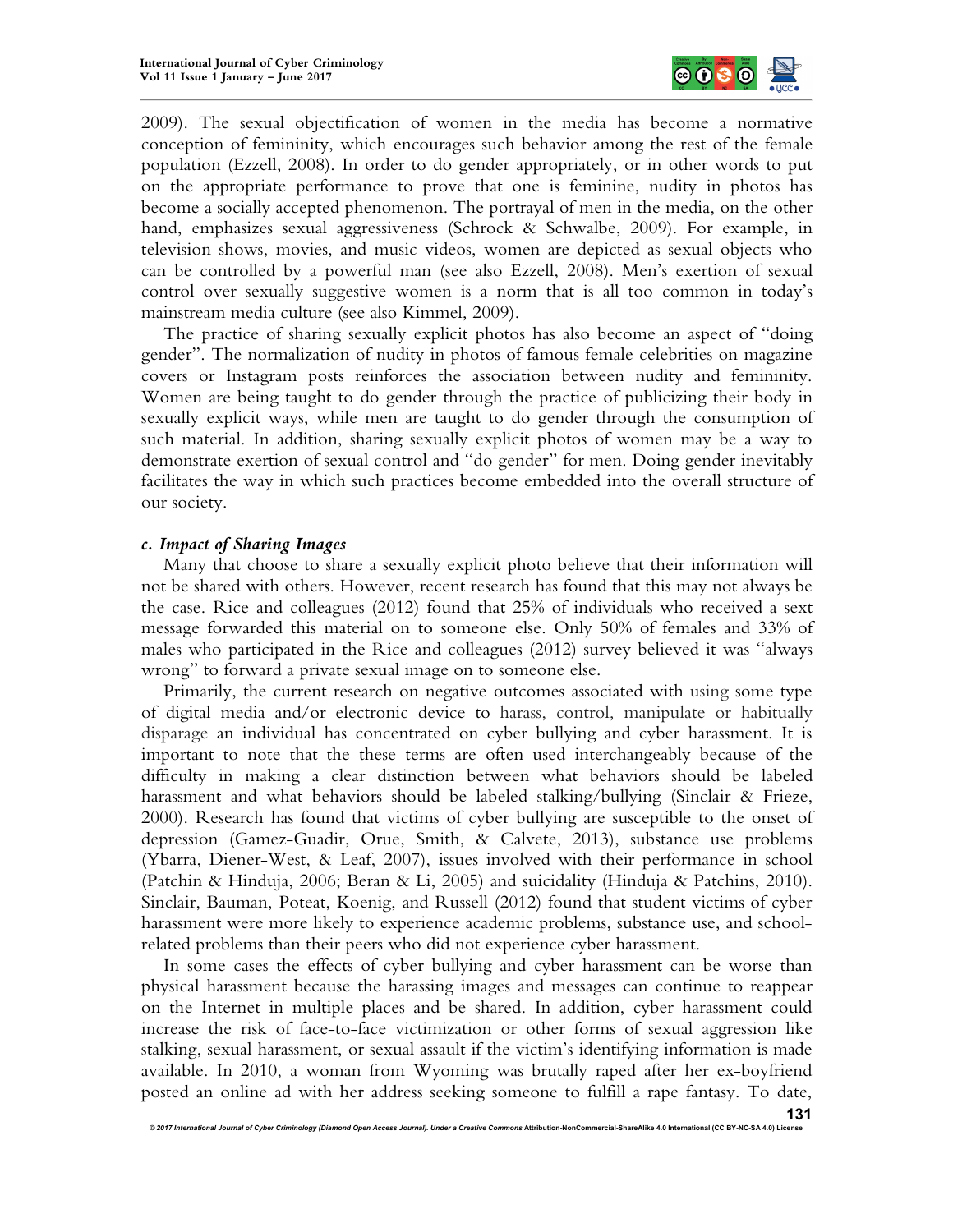empirical research on the impact of a former lover sharing or posting sexually explicit or sexually suggestive photos of a former lover without their consent is virtually nonexistent.

#### **The Present Study**

The present study was guided in part by existing knowledge of the impact of cyber bullying and cyber harassment. This research builds on the existing literature by examining (1) the experience of male and female college students with a current or former significant other sharing or posting a photo that was intended to be private and (2) their perceptions about this behavior. The present study will promote a better understanding of college students' experiences with what is commonly known as revenge porn and provide a more complete knowledge of the consequences of this behavior. This understanding will provide college campuses with new information to provide better services for victims and thus enhance the healing process.

# **Methodology**

#### *Sample*

Participants were recruited through convenience sampling of first-year seminar classes at a private liberal arts university in a southern state of the United States from August 2015 to December 2015. Every incoming freshman student at the university is required to complete the first-year seminar course. As this age and demographic group is often the most likely to engage in sexting behavior, this was an appropriate target population to study. A member of the research team contacted all professors (via their university email) who were scheduled to teach a first year seminar class in the fall of 2015 about administering the survey in their courses. Upon the professors' approval, a research team member administered the survey during regular class time. Participants were informed that the survey was voluntary and that their responses would remain anonymous; no identifying information was collected from participants. All participants were provided a pamphlet/debriefing sheet that provided more information about local resources available to them should they experience any feeling of emotional discomfort while completing the survey. The questionnaire consisted of 18 questions and took an average of 20-25 minutes to complete.

#### *Dependent Variable*

The dependent variables assessed in the current study includes a trichotomous measure of whether a student had shared a nude or semi-nude photo of himself or herself, and if he/she had, whether that photo had been forwarded on to others. Thus, three groups were compared: those who had never shared a nude or semi-nude photo of themselves, those who had sent an explicit photo but did not experience that photo being forwarded on to others, and those who sent an explicit photo and had that photo shared beyond the intended recipient. To measure the impact of demographic and the other independent variables described below, multinomial logistic regression was used. This allowed for comparisons across the three groups described above.

#### *Independent Variables*

A number of different relevant variables were included in the analysis, including age, race, and gender of the student participants. Due to the lack of variation in race, a

*© 2017 International Journal of Cyber Criminology (Diamond Open Access Journal). Under a Creative Commons* **Attribution-NonCommercial-ShareAlike 4.0 International (CC BY-NC-SA 4.0) License**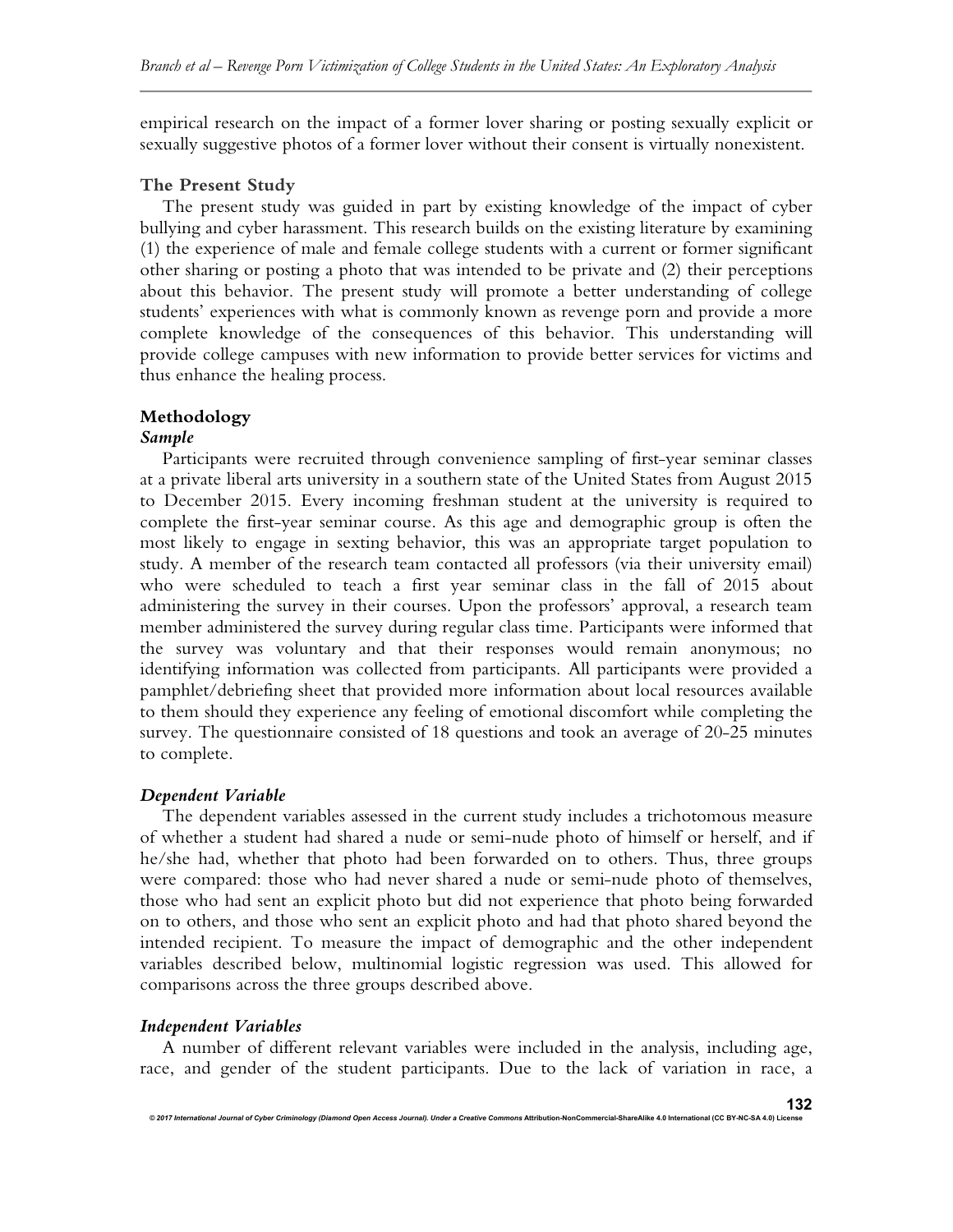

dichotomous measure of white or nonwhite was created, with nonwhite being coded as 1 and white being coded as 0. The nonwhite category included students who identified as black, Asian or Pacific Islander, Hispanic, and Native American. A measure of relationship status also was used, with those who were in any kind of relationship coded as 1 and those who were not coded as 0. Additionally, students also were asked whether they ever received a picture that was meant to be private and then forwarded it on to someone else, with those who had coded as 1 and those who had not coded as 0. Finally, a scale measure of impulsivity and a scale measure of perceptions of sexting and revenge porn were included.

The impulsivity scale had a Cronbach's Alpha of .796 and included a total of eight items where students were asked to indicate whether they strongly agree, agree, disagree, or strongly disagree. The items include: "I act on the spur of the moment", "I do what brings me pleasure now", "I am more concerned with the short run," "I test myself by doing something risky every day," "I take risks for fun," "I believe it is exciting to do things that can possibly get me in trouble," "I believe that excitement is more important than security," and "I spend no effort preparing for my future."

The perception scale included seven items that measured how students felt about sexting and sharing explicit photos with others. The scale had a Cronbach's alpha of .670 and items asked students to indicate their agreement with statement such as "sending nude or semi-nude photographs is a good way to increase your popularity," "sending a boyfriend or girlfriend nude or semi-nude pictures is a way to show them how much you care about them," "girls who send nude or semi-nude pictures of themselves are more likely to hook up," "guys who send nude or semi-nude pictures of themselves are more likely to hook up," "if someone sends a friend a nude or semi-nude picture of themselves, the friend who receives the picture should not send it to others," and "sharing nude or semi-nude photos meant to be private is no big deal."

#### **Results**

The analysis included an examination of the descriptive statistics. The sample consisted of 470 undergraduate students who were enrolled in a first year seminar in fall of 2015. A total of 496 surveys were collected and due to missing data, 26 surveys were unusable, resulting in a total of 470 surveys to be analyzed. The majority of students were female (62.6%) and freshmen (84.5%), with an average age of 18.95 years. In regards to race/ethnicity, 71.1% of participants reported their race as White, 9.6% reported Hispanic, 8.1% reported African American, and 11.8% reported their race as "other."

Survey participants were asked a series of questions designed to measure their attitudes towards, and participation in, sexting, forwarding private messages and pictures, as well as their experiences as victims of the sharing of private photos and how these experiences impacted them. Table 1 presents descriptive statistics. Overall, approximately half of the study participants ( $N = 236$ ) had sent a nude photo of themselves to someone else using a cell phone or other technology. The majority of those who had sent these pictures did so five or more times ( $N = 116$ ), indicating that many students who engage in this type of behavior do so repeatedly. These pictures were most often sent to a current boyfriend or girlfriend, followed by someone they had dated or hooked up with, and friends they know in person (i.e., not someone they know only "online," such as someone met in a chat room, online dating site, etc.).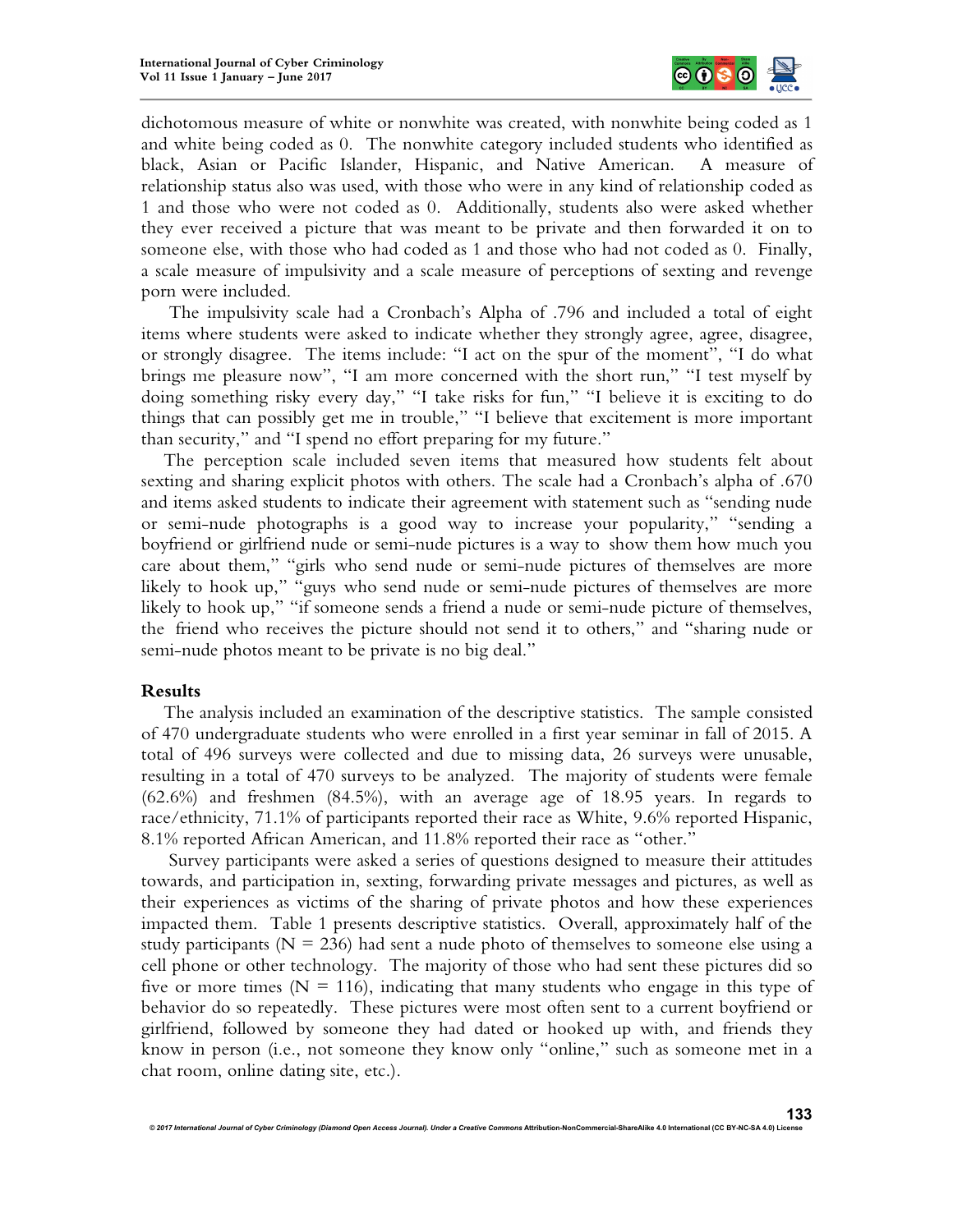| Variable                              | N             | $\frac{0}{0}$ |
|---------------------------------------|---------------|---------------|
| Sex                                   |               |               |
| Male                                  | 176           | 37.4          |
| Female                                | 294           | 62.6          |
| Age (average)                         | $18.95$ years |               |
| Race/Ethnicity                        |               |               |
| White                                 | 334           | 71.1          |
| Black                                 | 38            | 8.1           |
| Hispanic                              | 45            | 9.6           |
| Other                                 | 53            | 11.8          |
| Class Standing                        |               |               |
| Freshman                              | 397           | 84.5          |
| Sophomore                             | 33            | 7.0           |
| Junior                                | 31            | 6.6           |
| Senior                                | 9             | 1.9           |
| <b>Relationship Status</b>            |               |               |
| In a relationship                     | 176           | 37.4          |
| Not in a relationship                 | 294           | 62.6          |
| Sent explicit messages or pictures of |               |               |
| yourself                              |               |               |
| $\theta$                              | 234           | 49.8          |
| $\mathbf{1}$                          | 23            | 4.9           |
| $\overline{c}$                        | 39            | 8.3           |
| $\overline{3}$                        | 33            | 7.0           |
| $\overline{4}$                        | 24            | 5.1           |
| $5+$                                  | 116           | 24.7          |
| Pictures were sent to:                |               |               |
| Current boyfriend/girlfriend          | 163           | 32.7          |
| Ex-boyfriend/girlfriend               | 123           | 24.7          |
| Current or former spouse              | 13            | 2.6           |
| Someone you had a crush on            | 59            | 11.8          |
| Someone you dated or hooked up        | 7             | 1.4           |
| with                                  | 71            | 14.2          |
| Friend you know in person             | 31            | 6.0           |
| Friend you know online                | 11            | 2.2           |
| Acquaintance                          | 15            | 3.0           |
| Classmate                             | 5             | $1.0\,$       |
| Other                                 |               |               |
| Had someone forward a private picture |               |               |
| of you                                |               |               |
| Yes                                   | 49            | 10.5          |
| No                                    | 420           | 89.5          |

# **Table 1. Descriptive Statistics**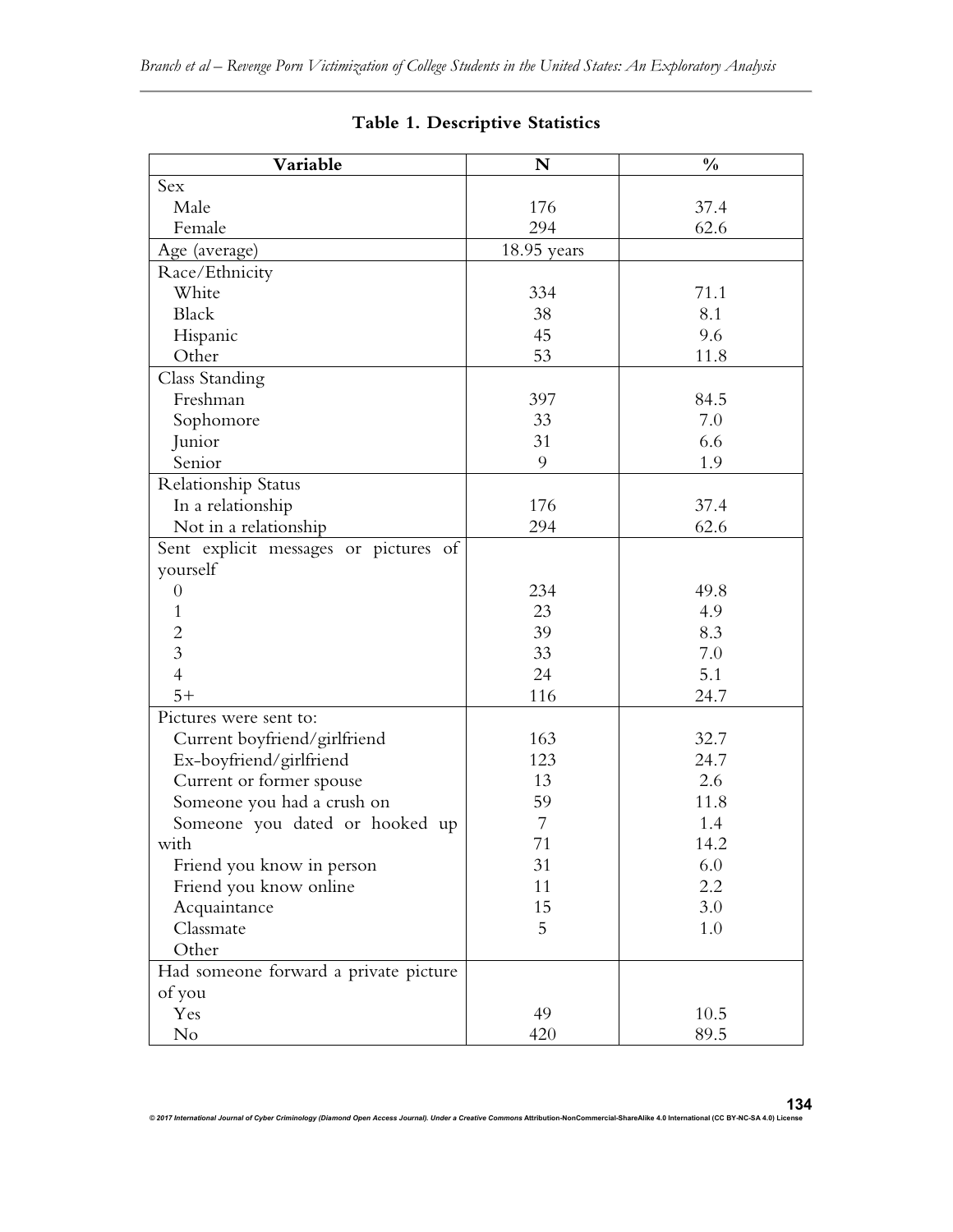

Approximately 10% of the sample reported having a private photo shared beyond the intended recipient. These students were predominantly female, freshman, and 18 years of age. The majority of private pictures that were forwarded to others beyond the intended recipient were sent by current or former boyfriends or girlfriends. When students were asked how they felt about these pictures being sent, 53.5% of the students felt angry at the person who forwarded the photo and 33.3% were angry at themselves for initially sending the picture. These results are presented in Table 2.

The survey also included items asking students about their perceptions of sexting and forwarding private pictures. Findings from these items are included in Table 3. 62.1% (N = 283) either agreed or strongly agreed that young people are pressured by their friends to send explicit pictures and nearly 50% ( $N = 206$ ) either agreed or strongly agreed that young people are pressured by the media to send explicit pictures. However, nearly all of the students ( $N = 423$ ) either agreed or strongly agreed that if you received an explicit picture of another person, you should not share it with anyone. Only  $18\%$  (N = 83) students agreed or strongly agreed that if you send a sexually explicit picture to someone else, that you deserve to have it shared with other people.

| Variable                                             | N  | $\frac{0}{0}$ |  |  |
|------------------------------------------------------|----|---------------|--|--|
| When I found out that someone had forwarded my       |    |               |  |  |
| nude or semi-nude pictures without my consent        |    |               |  |  |
| I was angry at the person who forwarded my           |    |               |  |  |
| pictures.                                            | 14 | 53.8          |  |  |
| Strongly Agree                                       | 9  | 34.6          |  |  |
| Agree                                                |    | 7.6           |  |  |
| Disagree                                             |    | 3.8           |  |  |
| <b>Strongly Disagree</b>                             |    |               |  |  |
| I was angry at myself for letting this happen to me. |    |               |  |  |
| <b>Strongly Agree</b>                                | 9  | 33.3          |  |  |
| Agree                                                | 8  | 30.8          |  |  |
| Disagree                                             | b  | 22.2          |  |  |
| <b>Strongly Disagree</b>                             | 3  |               |  |  |

An examination of students' feelings toward the individuals who send sexually explicit messages and pictures found that 54% ( $N = 245$ ) of students agreed or strongly agreed that girls who send these types of messages and pictures were more likely to "hook-up" and 52% ( $N = 235$ ) felt that men who send these types of messages and pictures were more likely to hook-up. Further, students also recognized the potential legal and social consequences of sending explicit photos and pictures, with  $47\%$  (N = 220) agreeing or strongly agreeing that if they sent a sexually explicit photo of themselves to someone else they could get into trouble and over 77% ( $N = 363$ ) agreeing or strongly agreeing that they could get into trouble if they send a sexually explicit photo of someone else. Finally, students generally agreed or strongly agreed that sending explicit pictures was dangerous ( $N = 388$ ), that it was not exciting ( $N = 356$ ), and that sending explicit pictures was a big deal ( $N = 351$ ).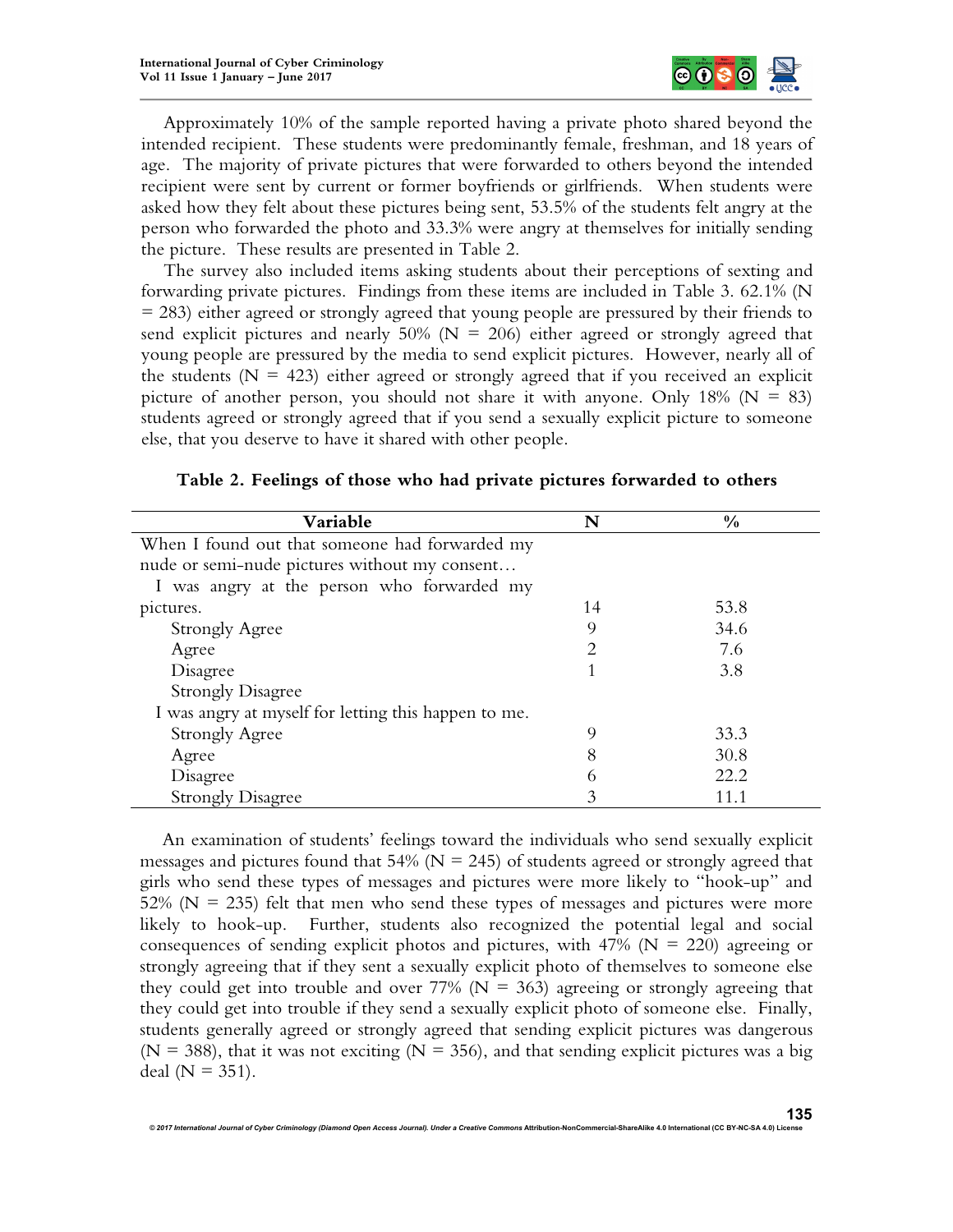| Variable                                              | ${\bf N}$ | $\frac{0}{0}$ |  |
|-------------------------------------------------------|-----------|---------------|--|
| Sending nude or semi-nude pictures is a good way      |           |               |  |
| for someone to increase their popularity.             |           |               |  |
| <b>Strongly Agree</b>                                 | 7         | 1.5           |  |
| Agree                                                 | 30        | 6.5           |  |
| Disagree                                              | 161       | 35.1          |  |
| <b>Strongly Disagree</b>                              | 261       | 56.9          |  |
| Sending a boyfriend or girlfriend nude or semi-       |           |               |  |
| nude pictures is a way to show them how much          |           |               |  |
| you care about them.                                  |           |               |  |
| <b>Strongly Agree</b>                                 | 9         | 2.0           |  |
| Agree                                                 | 84        | 18.7          |  |
| Disagree                                              | 205       | 45.6          |  |
| <b>Strongly Disagree</b>                              | 152       | 33.8          |  |
| Young people experience pressure from their           |           |               |  |
| friends to send nude or semi-nude pictures.           |           |               |  |
| <b>Strongly Agree</b>                                 | 61        | 13.4          |  |
| Agree                                                 | 222       | 48.7          |  |
| Disagree                                              | 121       | 26.5          |  |
| <b>Strongly Disagree</b>                              | 52        | 11.4          |  |
| Young people experience pressure from the media       |           |               |  |
| to send nude or semi-nude pictures.                   |           |               |  |
| <b>Strongly Agree</b>                                 | 45        | 14.0          |  |
| Agree                                                 | 161       | 35.2          |  |
| Disagree                                              | 187       | 40.9          |  |
| <b>Strongly Disagree</b>                              | 45        | 9.8           |  |
| If someone sends a friend a nude or semi-nude         |           |               |  |
| picture of themselves, the friend who receives the    |           |               |  |
| picture should not send it to others.                 |           |               |  |
| <b>Strongly Agree</b>                                 | 346       | 75.5          |  |
| Agree                                                 | 77        | 16.8          |  |
| Disagree                                              | 21        | 4.6           |  |
| <b>Strongly Disagree</b>                              | 14        | 3.1           |  |
| People who send nude or semi-nude pictures over       |           |               |  |
| the Internet or cell phone deserve it if the pictures |           |               |  |
| get sent to other people.                             |           |               |  |
| <b>Strongly Agree</b>                                 | 22        | 4.8           |  |
| Agree                                                 | 61        | 13.4          |  |
| Disagree                                              | 177       | 38.8          |  |
| <b>Strongly Disagree</b>                              | 196       | 43.0          |  |

# **Table 3: Perceptions of Sexting and Forwarding Private Pictures**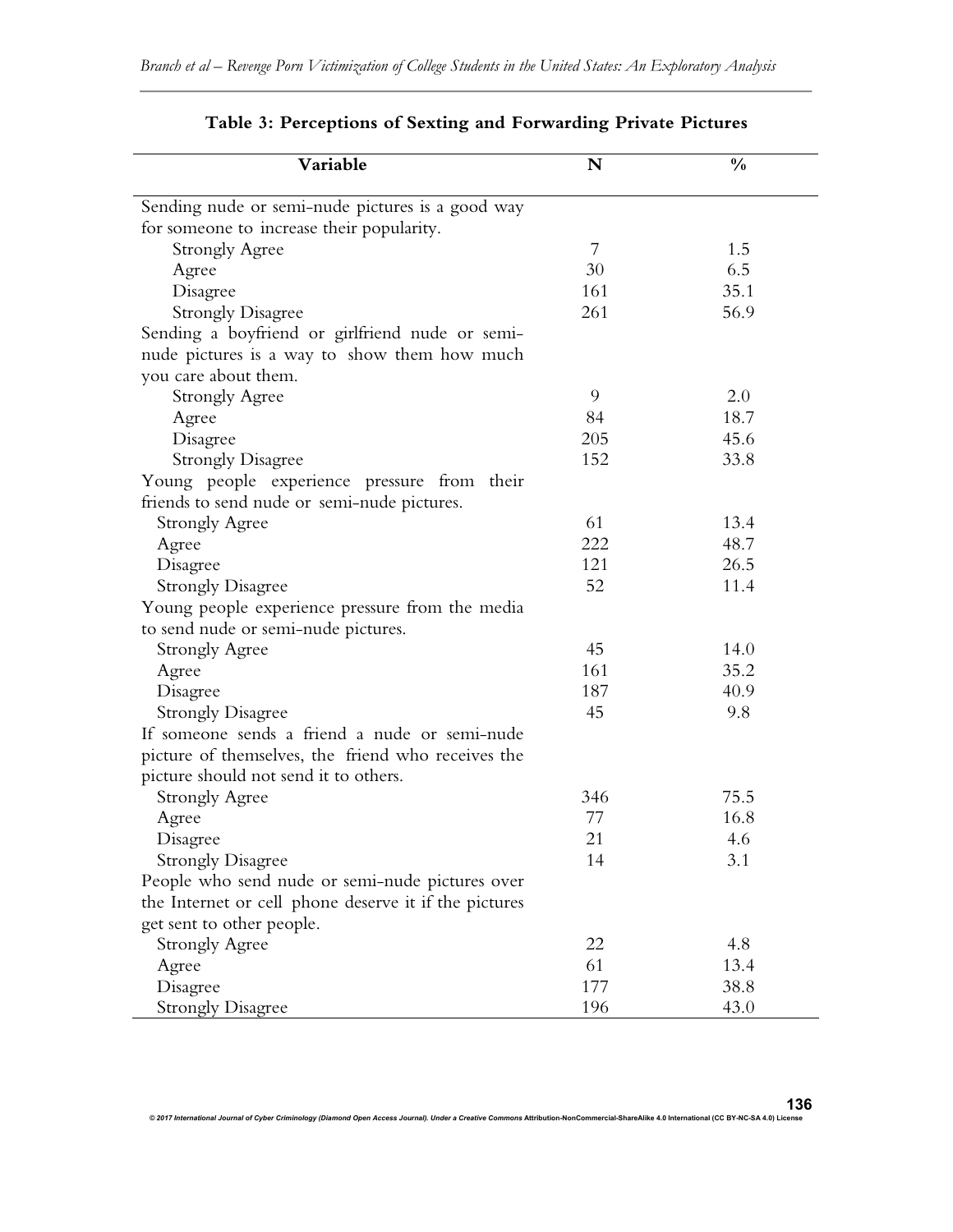

| Variable                                                                              | N   | $\frac{0}{0}$ |
|---------------------------------------------------------------------------------------|-----|---------------|
|                                                                                       |     |               |
| Girls who send nude or semi-nude pictures of                                          |     |               |
| themselves are more likely to hook up.                                                | 55  | 12.1          |
| <b>Strongly Agree</b>                                                                 | 190 | 41.9          |
| Agree                                                                                 | 150 | 33.1          |
| Disagree                                                                              | 58  | 12.3          |
| <b>Strongly Disagree</b>                                                              |     |               |
| Guys who send nude or semi-nude pictures of<br>themselves are more likely to hook up. |     |               |
|                                                                                       | 66  | 14.6          |
| <b>Strongly Agree</b>                                                                 | 169 | 37.5          |
| Agree                                                                                 | 162 | 35.9          |
| Disagree                                                                              | 54  | 12.0          |
| <b>Strongly Disagree</b>                                                              |     |               |
| If I send a nude picture of myself I will most likely                                 |     |               |
| get into trouble.                                                                     | 90  |               |
| <b>Strongly Agree</b>                                                                 |     | 19.1          |
| Agree                                                                                 | 130 | 27.7          |
| Disagree                                                                              | 185 | 39.4          |
| <b>Strongly Disagree</b>                                                              | 48  | 10.2          |
| If I send a nude picture of someone else I will most                                  |     |               |
| likely get into trouble.                                                              |     |               |
| <b>Strongly Agree</b>                                                                 | 182 | 38.7          |
| Agree                                                                                 | 181 | 38.5          |
| Disagree                                                                              | 82  | 17.4          |
| <b>Strongly Disagree</b>                                                              | 13  | 2.8           |
| Sending nude pictures over the Internet or a cell                                     |     |               |
| phone is exciting.                                                                    |     |               |
| <b>Strongly Agree</b>                                                                 | 11  | 2.4           |
| Agree                                                                                 | 91  | 19.9          |
| Disagree                                                                              | 215 | 46.9          |
| <b>Strongly Disagree</b>                                                              | 141 | 30.8          |
| Sending nude pictures over the Internet or a cell                                     |     |               |
| phone is dangerous.                                                                   |     |               |
| <b>Strongly Agree</b>                                                                 | 178 | 38.9          |
| Agree                                                                                 | 210 | 45.9          |
| Disagree                                                                              | 59  | 12.9          |
| <b>Strongly Disagree</b>                                                              | 11  | 2.4           |
| Sending nude pictures over the Internet or a cell                                     |     |               |
| phone is not a big deal.                                                              |     |               |
| <b>Strongly Agree</b>                                                                 | 5   | 1.1           |
| Agree                                                                                 | 97  | 21.4          |
| Disagree                                                                              | 204 | 45.0          |
| <b>Strongly Disagree</b>                                                              | 147 | 32.5          |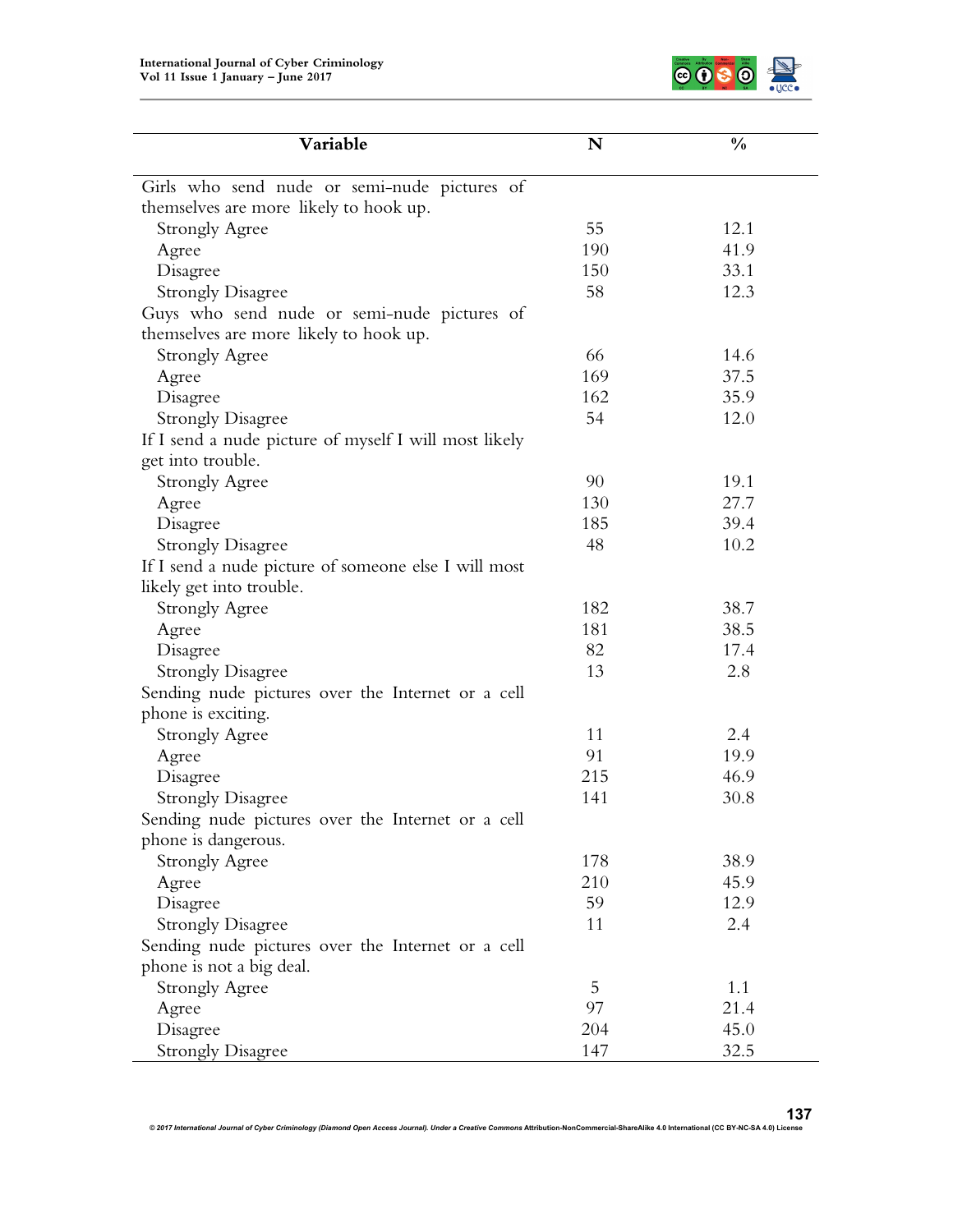|                     | Revenge Porn Victims |       | Never Sent Photos |              |       |        |
|---------------------|----------------------|-------|-------------------|--------------|-------|--------|
| Variable            | В                    | Se    | Exp(B)            | Β            | Se    | Exp(B) |
| Age                 | .009                 | .042  | 1.009             | $-.031$      | .038  | .969   |
| Race                | $.167**$             | .058  | 1.182             | .031         | .250  | 1.032  |
| Sex                 | $-.791$              | .432  | .453              | $-.575*$     | .253  | .563   |
| Relationship status | $1.423***$           | .384  | .241              | $-1.013$ *** | .237  | .363   |
| Forwarded private   | $-1.437*$            | .566  | .238              | $-.573$      | .460  | .564   |
| picture             |                      |       |                   |              |       |        |
| Impulsivity scale   | $0.96*$              | 0.35  | 1.101             | $.096**$     | .034  | 1.101  |
| Perception scale    | $.140*$              | .065  | 1.150             | $.085*$      | .039  | 1.089  |
| Constant            | $-4.461**$           | 1.581 |                   | $-.989$      | 1.112 |        |
| Cox & Snell $R^2$   | .144                 |       |                   |              |       |        |
| Nagelkerke $R^2$    | .169                 |       |                   |              |       |        |
|                     |                      |       |                   |              |       |        |

#### **Table 4. Victims of Revenge Porn**

Significance:  $p < .05 = \star$ ,  $p < .01 = \star \star$ ,  $p < .001 \star \star \star$ 

The analysis proceeded with a multinomial logistic regression model that estimated the differences between three groups of individuals: those who had never sent nude or seminude photos of themselves, those who had sent these photos but did not experience having the photos forwarded to others, and those who had sent these photos and had them forwarded on to individuals other than the intended recipient. These findings are presented in Table 4. The reference category was students who had sent nude or seminude photos of themselves but had not experienced having those photos forwarded on to others. Compared to these students, those who had experienced revenge porn were more likely to be nonwhite, more likely to be in a relationship, less likely to have engaged in revenge porn themselves (i.e., forwarding nude or semi-nude photos of others that they had received), were more impulsive, and had a more positive attitudes towards sexting and revenge porn (i.e., felt that sending pictures was a good way to show that you like someone, sexting was no big deal, etc.).

Students who had never sent nude or semi-nude photos were more likely to be male, less likely to be in a relationship, less likely to have shared a private photo with others, more impulsive, and more likely to have positive attitudes toward sexting. Unlike those who had experienced having their photos shared, race was not significant among those who had never sent photos; however, sex was significant, with these individuals more likely to be males. Further, there also was no significant relationship between sending photos of yourself and forwarding on private photos of others.

#### **Discussion and Future Research**

*© 2017 International Journal of Cyber Criminology (Diamond Open Access Journal). Under a Creative Commons* **Attribution-NonCommercial-ShareAlike 4.0 International (CC BY-NC-SA 4.0) License**

Anecdotal reports suggest that having a picture shared that was intended to be private has a significant negative impact on the victim and that women are more likely to be victims of this behavior. As a result, individuals have begun to raise awareness about this issue. Recent efforts have focused on creating and/or changing legislation to allow for criminal penalties for engaging in "revenge porn." While research on sexting has proliferated, a dearth of empirical literature exists concerning college students' experience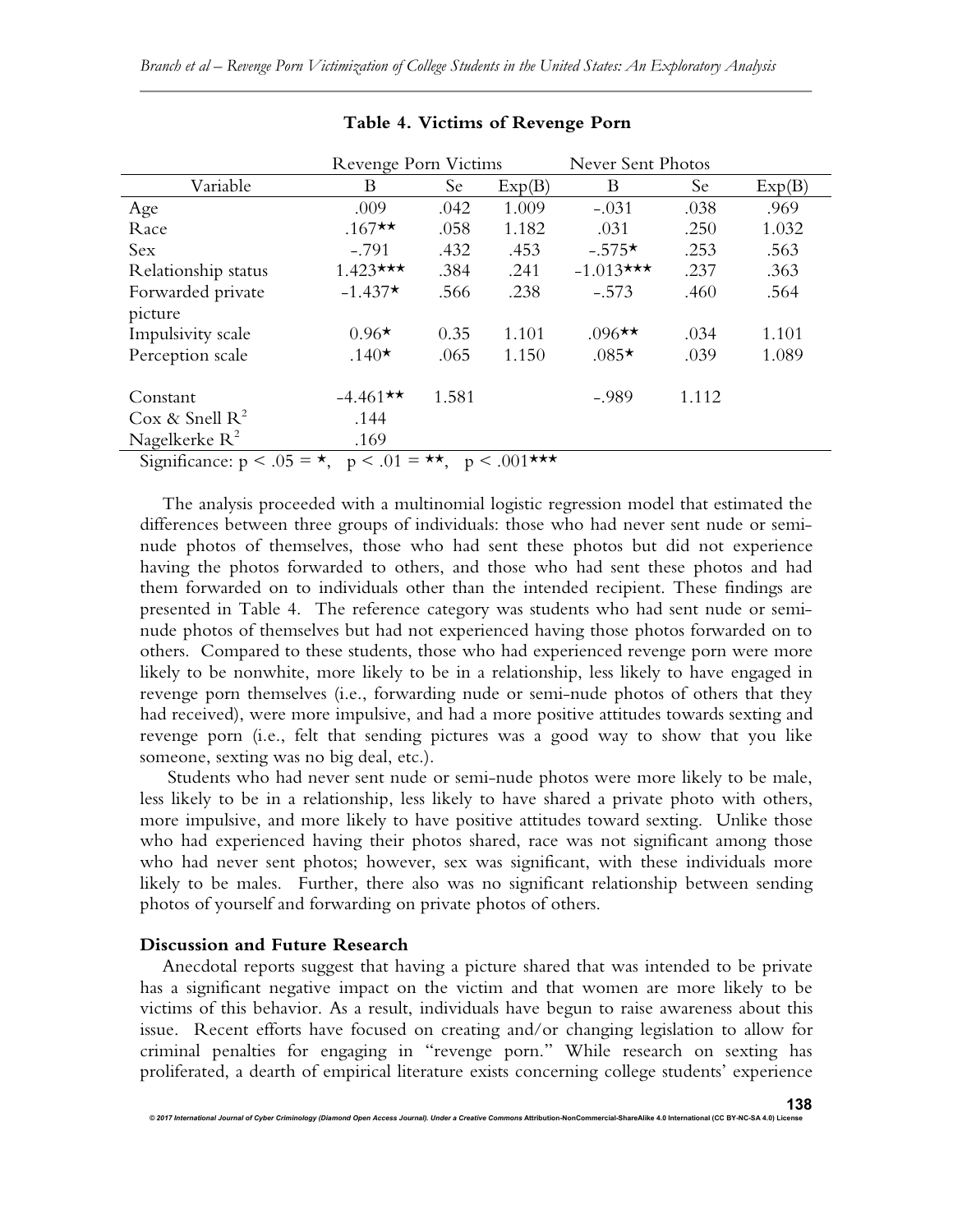

with former boyfriends or girlfriends sharing pictures that were intended to be private and used for revenge purposes. Using a convenience sample of college students, the present exploratory research examined this behavior.

Approximately 10% of the current sample reported experiencing having a private photo shared beyond the intended recipient. These students were predominantly female, freshman, and 18 years of age and the majority of private pictures that were forwarded to others beyond the intended recipient were sent by a current or former boyfriend. These findings provide empirical support that women are more likely to experience revenge porn than men. This is similar to patterns of sexual assault and harassment in face-to-face contexts (Henry & Powell, 2015; Heenan & Murray, 2007; Megarry, 2014). It is possible that the effects can be worse than face-to-face contexts because the images can be shared and continue to reappear on the Internet in multiple places. Further, in the college community victims and perpetrators may continue to share common space, such as dining halls, dormitories, and even classrooms. For victims of revenge porn, it is not a simple matter of just turning off the computer. Online social and professional networks are a vital part of modern society for connection and social participation and students have to utilize the internet for their coursework. If female students are no longer getting online for fear of victimization or experience with victimization, they are not able to participate online equally to their male counterparts. This is an issue that should concern college campuses nationwide.

When participants were asked about their experiences, many reported they were angry with the person that forwarded the pictures. In addition, many reported being angry with themselves for having taken the picture in the first place. This finding is important given the body of literature that documents victim blaming in other forms of sexual aggression (Campbell & Raja, 2005). Clearly, campus resources must be easily identifiable/accessible so that students who have this happen to them can locate the resources needed and receive help navigating through the process. These resources must address the issue of victim blaming in their education efforts about revenge porn with the entire campus community.

The majority of students (62.1%) reported that they felt individuals are pressured to send pictures from friends. This is a significant finding given that research on college age individuals suggests that friends are an especially important support system fulfilling roles that even family members cannot satisfy (Buote, Pancer, Pratt, Adams, Birnie-Lefcovitch, Polivy, & Wintre, 2007). This finding indicates that students must be educated concerning what to do if a friend becomes a victim of revenge porn and how to appropriately respond. Although, victims should be empowered concerning their post victimization behavior, they may not know how to proceed or be aware of the resources available to them.

Participants also were asked questions concerning whether they thought individuals who send nude or semi-nude pictures were more likely to "hook up." A little more than half of students agreed or strongly agreed that girls and boys who send nude or semi-nude pictures of themselves are more likely to hook up, which may be an indication of some level of rape myth acceptance among students. Although rape myths typically pertain to females and their attire, promiscuity, sexual behavior, etc., it is possible that in the case of sexting, some myths surround males who engage in it as well. Regardless of gender, sending a picture of yourself wearing little to no clothes should not indicate to anyone that you are more or less likely to engage in a sexual relationship or sexual activities with them. This further highlights the need to continue to focus on dispelling rape myths, stereotypes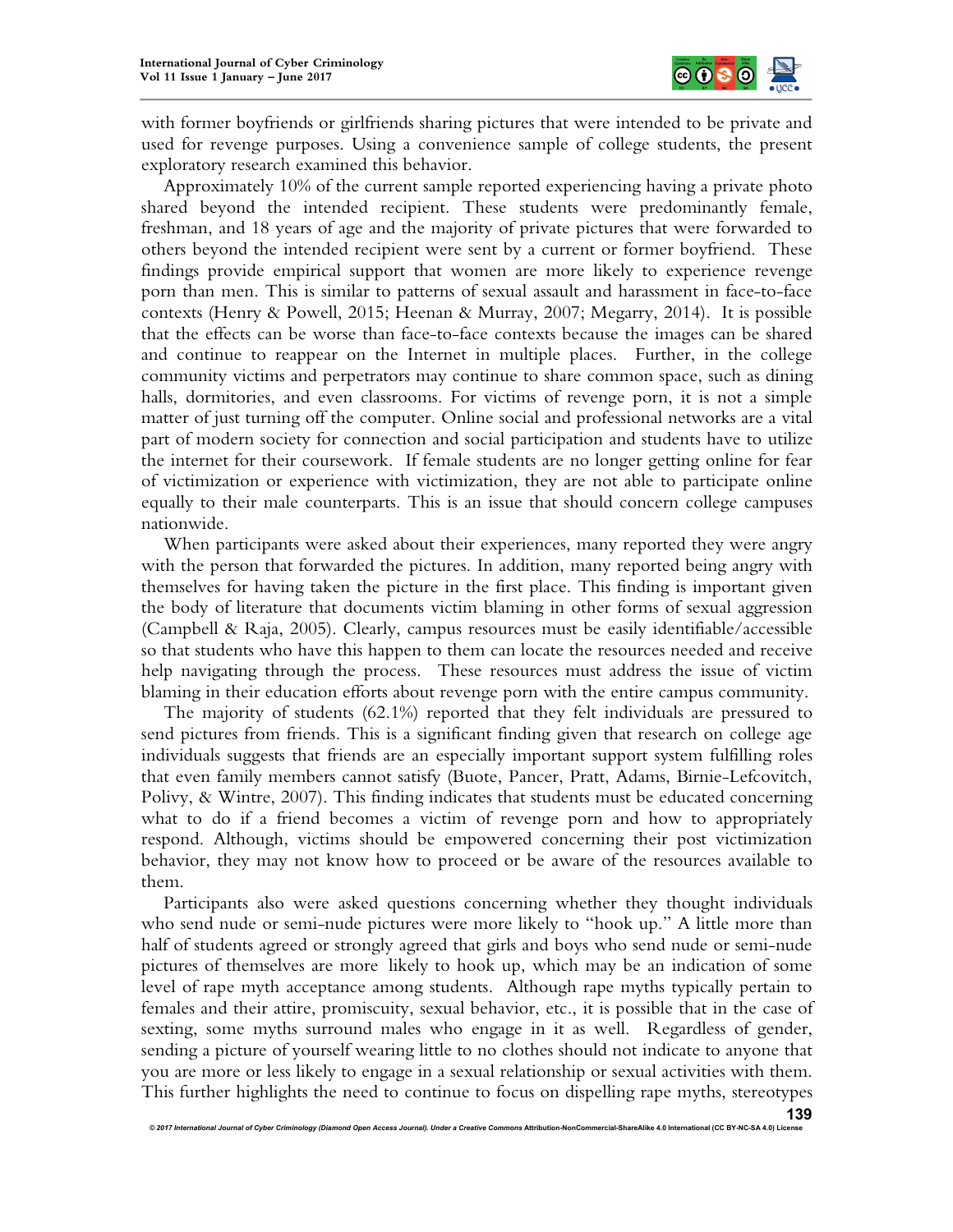about victims of rape and sexual assault, and to emphasize the potential negative outcomes teens and young adults may experience when sending these types of photographs.

Findings also indicate that nonwhite students and those who were in a relationship were more likely to have their private photos shared with others. Hilinski-Rosick and Freiburger (2012) also found that nonwhite students were more likely to send and receive nude or semi-nude photos of themselves and also were more likely to share private photos with others. They also found that students in relationships were more likely to send these photos and in turn, experience someone sharing those photos, similar to the results found here. It is not surprising that students in relationships are more likely to share these photos; there is a strong possibility that the other person in the relationship asks for the photos and condones them, and could also then share them with others as a form of retaliation if the couple's relationship ends.

Findings also indicate that students who also forwarded private pictures to someone beyond their intended recipient were more likely to have their own private pictured shared as well. It is interesting that victims of this behavior are also offenders. Unfortunately, due to the cross-sectional nature of the present study, it is not possible to determine which came first; students may have forwarded private pictures in retaliation for having their own pictures shared, or vice versa. Future research should explore these findings in an effort to further understand the temporal ordering of these variables. Additionally, students who scored high on the impulsivity scale also were more likely to have their private pictures shared. These students responded that they often acted on the spur of the moment, are concerned with what brings them pleasure at the moment, rather than the future, and found risk taking exciting. These findings are logical, as students who are more impulsive are more likely to send these messages in the first place, putting them at a higher risk of having them forwarded to others. More cautious and less impulsive students may be unlikely to send explicit photos at all, making it impossible for them to have pictures shared.

A measure of students' perceptions on sexting and sharing private photos revealed that students who felt that it was no big deal, was a good way to show your boyfriend or girlfriend that you cared about them, and that sending photos was a good way to increase your popularity revealed that students who shared these thoughts were more likely to have had their private photos shared. Students who do not find sending photos of themselves as a big deal are likely not to find sharing others' photos a big deal either, and may be more likely to forward on photos that they receive, despite the intention that they remain private.

Although the present exploratory study adds to the literature concerning college students' experiences with revenge porn, it is not without limitations. Our findings are restricted to a sample of college students from one private liberal arts university in a southern state. Further, the research exclusively focused on students enrolled in first year seminar classes during the fall semester of 2015. Thus, the results may not be generalizable to more senior students. Future studies must attempt to replicate the current study with more representative samples of college students. Despite these limitations, some cautious policy implications can be made based on the findings presented here. Simply educating students about the consequences of sharing pictures that were intended to be private may go a long way in preventing this behavior. If students realize that posting nude or even semi-nude photos of others, or sharing photographs meant to be private, could potentially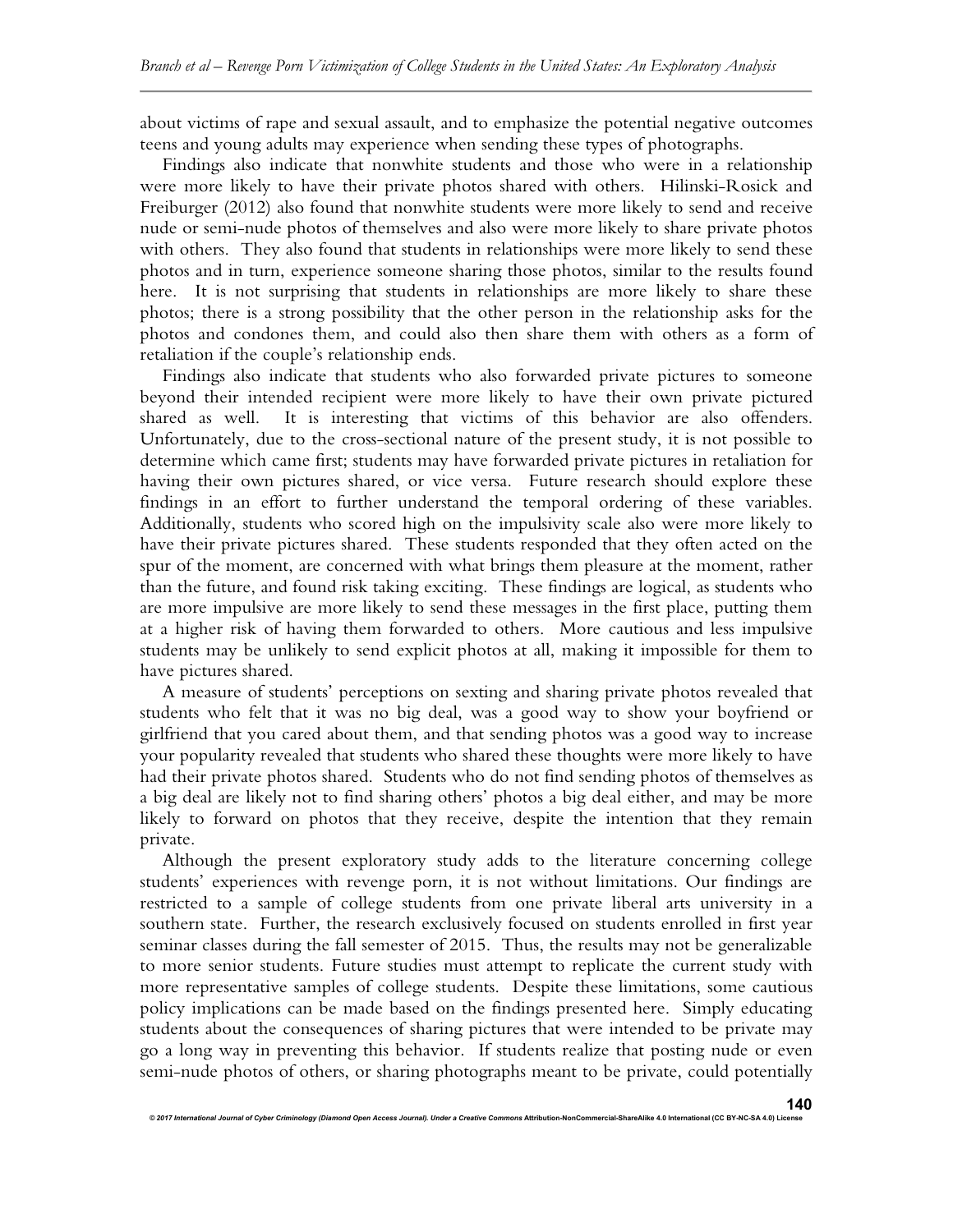

have serious legal consequences and psychological consequences perhaps they will be deterred from engaging in these behaviors. Further, by making students aware of the resources to deal with situations like this, students may be able to more effectively address feelings of anger and helplessness if they do find that they have been the victim of revenge porn. Students at this particular university, for example, are required to take a twosemester long first year experience course (the course where this survey was administered). If a component of that course focused on the legal and social ramifications of revenge porn, as well as the potential emotional and psychological consequences, perhaps the incidents of revenge porn would decrease.

Overall, the results presented here indicate that revenge porn is happening on college campuses and that female students are more likely to be victims. Future research should continue to explore this issue using large, nationally representative samples of students. Further, it also may be prudent to study the incidence of revenge porn among younger populations as well, given the high numbers of teenagers still in high school who are engaging in taking and sharing nude and semi-nude photographs of themselves and others. More research is needed to continue to examine the extent of the problem, the consequences, experiences with reporting (or non-reporting) of victimization incidents, strategies for preventing and reducing risk, and effectively responding to victims.

# **References**

- Bahadur, N. (2014, January 1). Victims of 'revenge porn' open up on reddit about how it impacted their lives. *Huffington Post.* Retrieved from http://www.huffingtonpost.com/2014/01/09/revenge-porn-stories-realimpact\_n\_4568623.html.
- Buote, V., Pancer, S., Pratt, M., Adams, G., Birnie-Lefcovitch, S., Polivy, J., & Wintre, M. (2007). The importance of friends: Friendship and adjustment among  $1<sup>st</sup>$ -year university students. *Journal of Adolescent Research, 22,* 665-689.
- Campbell, R. & Raja, S. (2005). The sexual assault and secondary victimization of female veterans: Help-seeking experiences with military and civilian social systems. *Psychology of Women Quarterly, 29(1),* 97-106.
- Dupont, V. (2014, July 4). Celebrity photo hackers 'committed sex crime.' *Phys Org.* Retrieved from http://phys.org/news/2014-09-celebrity-photo-hackers-committedsex.html.
- Ezzell, M. (2008). Pornography, lad mags, video games, and boys: Reviving the canary in the cultural coal mine. In S. Olfman (Ed.), *The Sexualization of Childhood* (pp. 7-32). Santa Barbara, CA: Praeger.
- Freiburger, T., Hilinski-Rosick, C., Headley, R. (2012). Gender differences in sexting behaviors: An exploratory examination of the factors affecting male and female sexting. International Journal of Crime, Criminal Justice, and Law, 7, 95-105.
- Halder, D., & Jaishankar, K. (2014). Teen sexting: A critical analysis on the criminalization vis-à-vis victimization conundrums. *The Virtual Forum against Cybercrime (VFAC) Review, 1*, 26-43.
- Halder, D., & Jaishankar, K. (2013). Revenge porn by teens in the United States and India: A socio-legal analysis. *International Annals of Criminology, 51*, 85-111.
- Heenan, M. & Murray, S. (2006). Study of reported rapes in Victoria 2000-2003: Summary research report. *Melbourne, VIC: Office of Women's Policy, Department for Victorian Communities.* Retrieved from